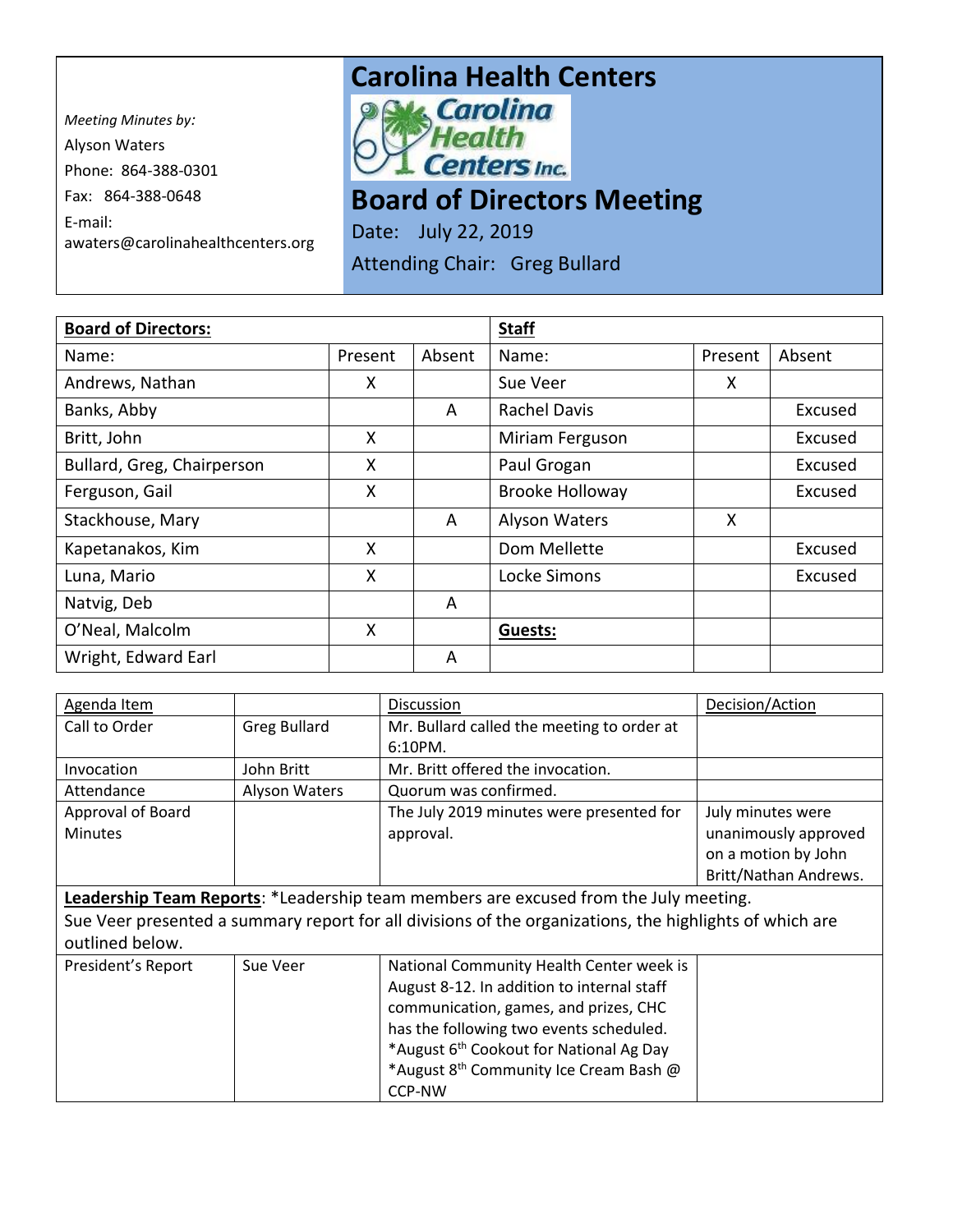| Finance/Organizational<br>Performance | Status of the HRSA <sup>1</sup> Integrated Behavioral<br>Health Services grant: CHC has received a<br>request to amend the budget and notice of<br>awards is expected in early August.<br>Federal funding for the Consolidated<br>Health Center Program expires on Sept.<br>30 <sup>th</sup> if Congress doesn't act. While there is<br>universal bi-partisan support for at least<br>level funding for the program, political<br>realities may impede progress on the<br>passage of a funding bill. Consequently,<br>continued advocacy is necessary and<br>NACHC <sup>2</sup> is planning a high level<br>Congressional fly-in as the funding cliff<br>approaches.<br>The 340B Coalition 2019 Summer<br>Conference was well attended and the<br>programming well received. Amy<br>Satterwhite, Pharmacy Operations<br>Manager presented at two sessions and<br>did an exceptional job demonstrating the<br>growth and development opportunities for<br>a pharmacy technician, as well as<br>representing CHC and Carolina Community<br>Pharmacy.<br>Sue Veer reviewed the financial reports<br>provided by Paul Grogan, CFO, noting that<br>we ended June with an operating loss of<br>\$182,000, which is slightly higher that<br>projected. YTD performance is tracking at<br>about the same level as the prior year;<br>however, Sue noted that the revenue<br>enhancements included in the Financial<br>Improvement Plan will not begin to yield<br>results until the 2 <sup>nd</sup> quarter of the fiscal<br>year.<br>*Auditors will present all findings to the |                      |
|---------------------------------------|--------------------------------------------------------------------------------------------------------------------------------------------------------------------------------------------------------------------------------------------------------------------------------------------------------------------------------------------------------------------------------------------------------------------------------------------------------------------------------------------------------------------------------------------------------------------------------------------------------------------------------------------------------------------------------------------------------------------------------------------------------------------------------------------------------------------------------------------------------------------------------------------------------------------------------------------------------------------------------------------------------------------------------------------------------------------------------------------------------------------------------------------------------------------------------------------------------------------------------------------------------------------------------------------------------------------------------------------------------------------------------------------------------------------------------------------------------------------------------------------------------------------------------------------------------------------------|----------------------|
|                                       | Board at the August meeting.                                                                                                                                                                                                                                                                                                                                                                                                                                                                                                                                                                                                                                                                                                                                                                                                                                                                                                                                                                                                                                                                                                                                                                                                                                                                                                                                                                                                                                                                                                                                             |                      |
| <b>Quality Measures and</b>           | Quality measures were distributed.                                                                                                                                                                                                                                                                                                                                                                                                                                                                                                                                                                                                                                                                                                                                                                                                                                                                                                                                                                                                                                                                                                                                                                                                                                                                                                                                                                                                                                                                                                                                       | The request was      |
| CMO action items                      | On behalf of Dr. Simons, Sue attested to                                                                                                                                                                                                                                                                                                                                                                                                                                                                                                                                                                                                                                                                                                                                                                                                                                                                                                                                                                                                                                                                                                                                                                                                                                                                                                                                                                                                                                                                                                                                 | unanimously approved |
|                                       | the verification of credentials for Rachel                                                                                                                                                                                                                                                                                                                                                                                                                                                                                                                                                                                                                                                                                                                                                                                                                                                                                                                                                                                                                                                                                                                                                                                                                                                                                                                                                                                                                                                                                                                               | on a motion by John  |
|                                       | Robinson, APRN and requested the Board                                                                                                                                                                                                                                                                                                                                                                                                                                                                                                                                                                                                                                                                                                                                                                                                                                                                                                                                                                                                                                                                                                                                                                                                                                                                                                                                                                                                                                                                                                                                   | Britt/Gail Ferguson. |
|                                       | approved the granting of full privileges                                                                                                                                                                                                                                                                                                                                                                                                                                                                                                                                                                                                                                                                                                                                                                                                                                                                                                                                                                                                                                                                                                                                                                                                                                                                                                                                                                                                                                                                                                                                 |                      |
|                                       | consistent with scope of practice.                                                                                                                                                                                                                                                                                                                                                                                                                                                                                                                                                                                                                                                                                                                                                                                                                                                                                                                                                                                                                                                                                                                                                                                                                                                                                                                                                                                                                                                                                                                                       |                      |

<sup>&</sup>lt;sup>1</sup> Health Resources and Services Administration of the United States Department of Health and Human Services

 $\overline{a}$ 

<sup>&</sup>lt;sup>2</sup> National Association of Community Health Centers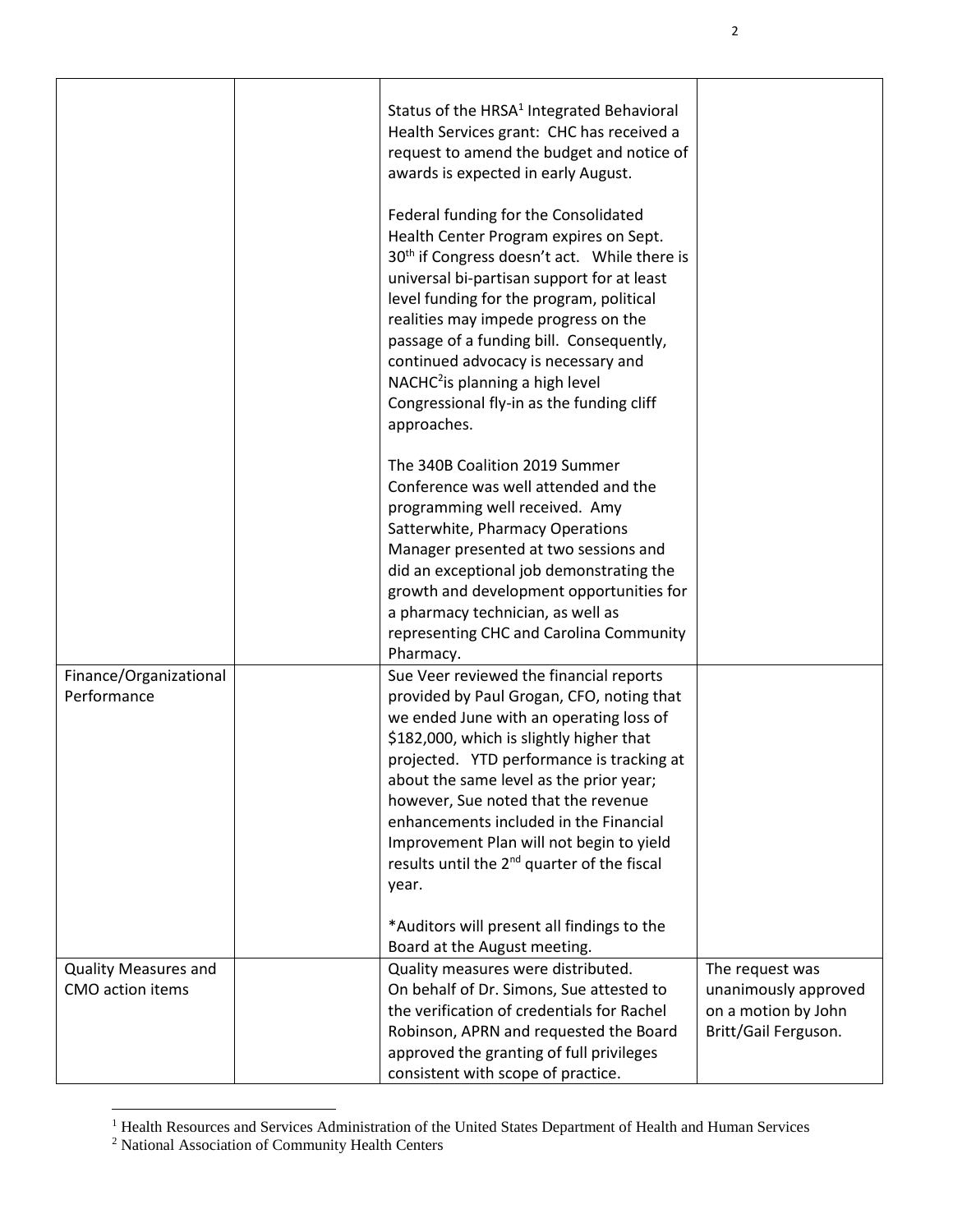| Operations<br><b>Committee Reports:</b> | For Distribution<br>Only                                   | Sue noted that the EHR conversion is<br>proceeding as planned with the expected<br>slow-down in productivity as workflows<br>are modified and users develop familiarity<br>with the system. Sue also commended the<br>work of the IT team and the group of<br>"super-users" who have been trained to<br>support the conversion.<br>Monthly RX Dashboard<br>$\bullet$<br><b>Quality Measures</b><br>$\bullet$                                                                                                                                                                                                                                                                                                                                                                                                                                    |                                                                                                                                                                                                                                                                                                    |
|-----------------------------------------|------------------------------------------------------------|-------------------------------------------------------------------------------------------------------------------------------------------------------------------------------------------------------------------------------------------------------------------------------------------------------------------------------------------------------------------------------------------------------------------------------------------------------------------------------------------------------------------------------------------------------------------------------------------------------------------------------------------------------------------------------------------------------------------------------------------------------------------------------------------------------------------------------------------------|----------------------------------------------------------------------------------------------------------------------------------------------------------------------------------------------------------------------------------------------------------------------------------------------------|
|                                         | Executive                                                  | No Report.                                                                                                                                                                                                                                                                                                                                                                                                                                                                                                                                                                                                                                                                                                                                                                                                                                      |                                                                                                                                                                                                                                                                                                    |
|                                         | Committee                                                  |                                                                                                                                                                                                                                                                                                                                                                                                                                                                                                                                                                                                                                                                                                                                                                                                                                                 |                                                                                                                                                                                                                                                                                                    |
|                                         | Development<br>Committee -<br>Malcolm O'Neal               | An interview with potential Board member<br>candidate is scheduled for August 5 <sup>th</sup> and<br>the Committee generated a list of topics to<br>focus on during that interview.<br>The Committee recommended three<br>changes to the Bylaws:<br>1. Adjusting the membership of the<br>Board to 9-15 members;<br>2. Allowing for the Board Chair to<br>excuse absences beyond the<br>allowable 3 per year when<br>extenuating circumstances<br>warrant;<br>3. Add Program Development to the<br>charge of the Strategic Planning<br>Committee; and<br>4. Eliminating the requirement for a<br>standing Personnel Committee in<br>light of the preference that those<br>issues be elevated to the Executive<br>Committee. It is acknowledged<br>that an ad hoc committee could be<br>convened around personnel issues<br>as deemed necessary. | The Committee<br>recommendation was<br>seconded by John Britt<br>and approved<br>unanimously by the<br>Board.<br>Staff will draft and<br>distribute the proposed<br>changes twice and at<br>least 15 days in<br>advance of the next<br>meeting at which they<br>will be presented for<br>approval. |
|                                         | Finance                                                    | No Report.                                                                                                                                                                                                                                                                                                                                                                                                                                                                                                                                                                                                                                                                                                                                                                                                                                      |                                                                                                                                                                                                                                                                                                    |
|                                         | Committee                                                  |                                                                                                                                                                                                                                                                                                                                                                                                                                                                                                                                                                                                                                                                                                                                                                                                                                                 |                                                                                                                                                                                                                                                                                                    |
|                                         | <b>Strategic Planning</b><br>Committee -<br>Deborah Natvig | No Report.                                                                                                                                                                                                                                                                                                                                                                                                                                                                                                                                                                                                                                                                                                                                                                                                                                      |                                                                                                                                                                                                                                                                                                    |
| <b>Discussion Action Items:</b>         |                                                            |                                                                                                                                                                                                                                                                                                                                                                                                                                                                                                                                                                                                                                                                                                                                                                                                                                                 |                                                                                                                                                                                                                                                                                                    |
| <b>Standing Agenda Items</b>            | Grassroots<br><b>Advocacy Report:</b>                      | Included in the compiled Leadership Team<br>Report presented verbally by Sue Veer.                                                                                                                                                                                                                                                                                                                                                                                                                                                                                                                                                                                                                                                                                                                                                              |                                                                                                                                                                                                                                                                                                    |
|                                         | Policy Review &<br>Recommended<br>Revisions:               | No Policies for review.                                                                                                                                                                                                                                                                                                                                                                                                                                                                                                                                                                                                                                                                                                                                                                                                                         |                                                                                                                                                                                                                                                                                                    |

3